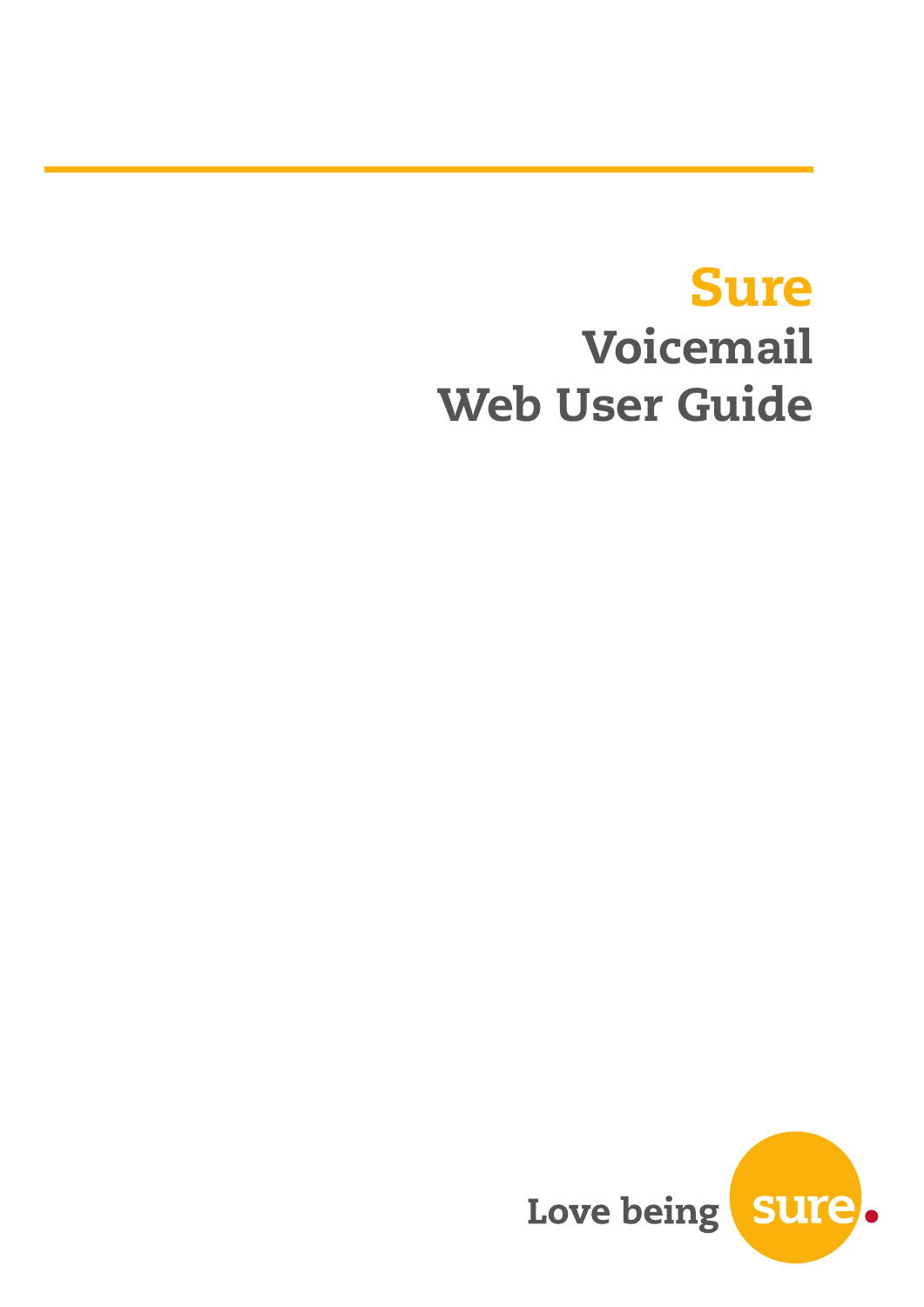### Sure Voicemail Web User Guide

Sure makes no representations and gives no warranties of any kind in relation to the contents of this document and all warranties, conditions and other terms implied by statute or common law are, to the fullest extent permitted by law, hereby excluded. In particular, Sure assumes no responsibility for any errors or omissions that may appear in this document and makes no commitment to update nor keep current the information contained in this document.

Sure retains the right to make changes to this document (including any specifications contained herein) at any time without notice.

No part of this document may be modified, copied, reproduced, republished, published, transmitted or distributed in any form or by any means without the prior written consent of Sure. The contents of this document are to be used solely for the purpose for which they are provided by Sure and for no other purpose. All content, text, graphics and all other materials contained in this document are owned by Sure (or its licensors), and all proprietary and intellectual property rights (including copyright, design rights, trade secrets, trade names, logos and trade marks) wherever arising in relation to this document vest in Sure (or its licensors) and all such rights are reserved.

Use of software referred to in this document is governed by and subject to the terms of the applicable software licence. In any event, all proprietary and intellectual property rights subsisting in and in relation to such software vest in Sure (or its licensors) and all such rights are reserved. This document may include registered trademarks of third parties.

© Sure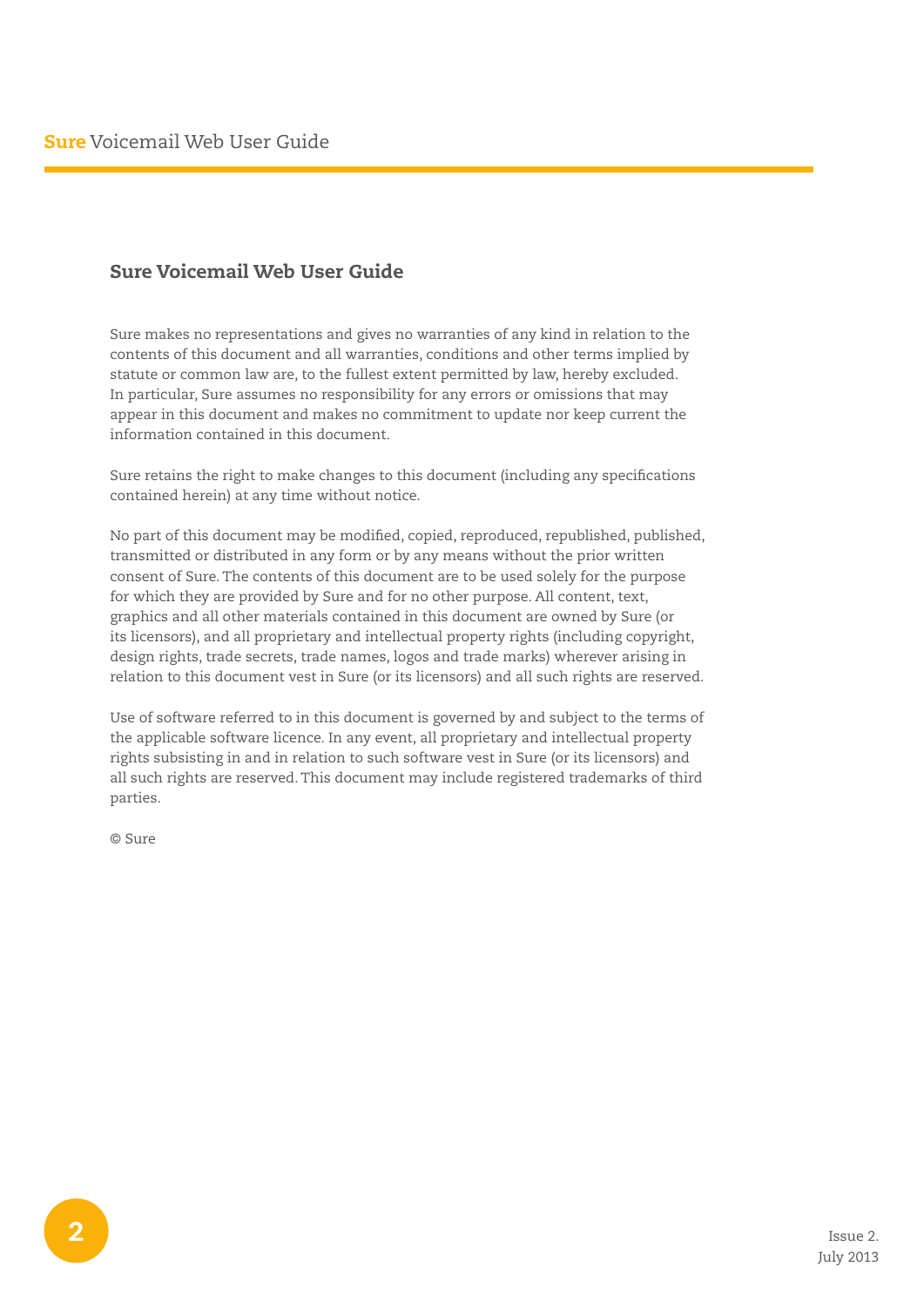## Table of Contents

| <b>Introduction</b>                             | 4              |
|-------------------------------------------------|----------------|
| Welcome                                         | 4              |
| Mailbox and subscriber identities               | 4              |
| Multi-tenanted mailboxes                        | 4              |
| Logging in and out of the User interface        | 5              |
| Logging in                                      | 5              |
| Attempting to log into a multi-tenant mailbox   | 6              |
| Logging out                                     | 6              |
| <b>Finding your way around</b>                  | $\overline{7}$ |
| Using the web user interface                    | 8              |
| <b>Home page</b>                                | 8              |
| Viewing messages                                | 8              |
| <b>Configuring your mailbox settings</b>        | 9              |
| <b>Managing subscriber identities</b>           | 10             |
| Seeing which phone numbers can use this mailbox | 10             |
| Merging subscriber identities                   | 11             |
| <b>Managing your messages</b>                   | 12             |
| <b>Managing your personal greetings</b>         | 14             |
| Using a simple personal greeting                | 15             |
| Using multiple personal greetings               | 15             |
| Using time-based personal greetings             | 17             |
| <b>Changing your Mailbox PIN</b>                | 18             |
| Setting up alarm calls                          | 19             |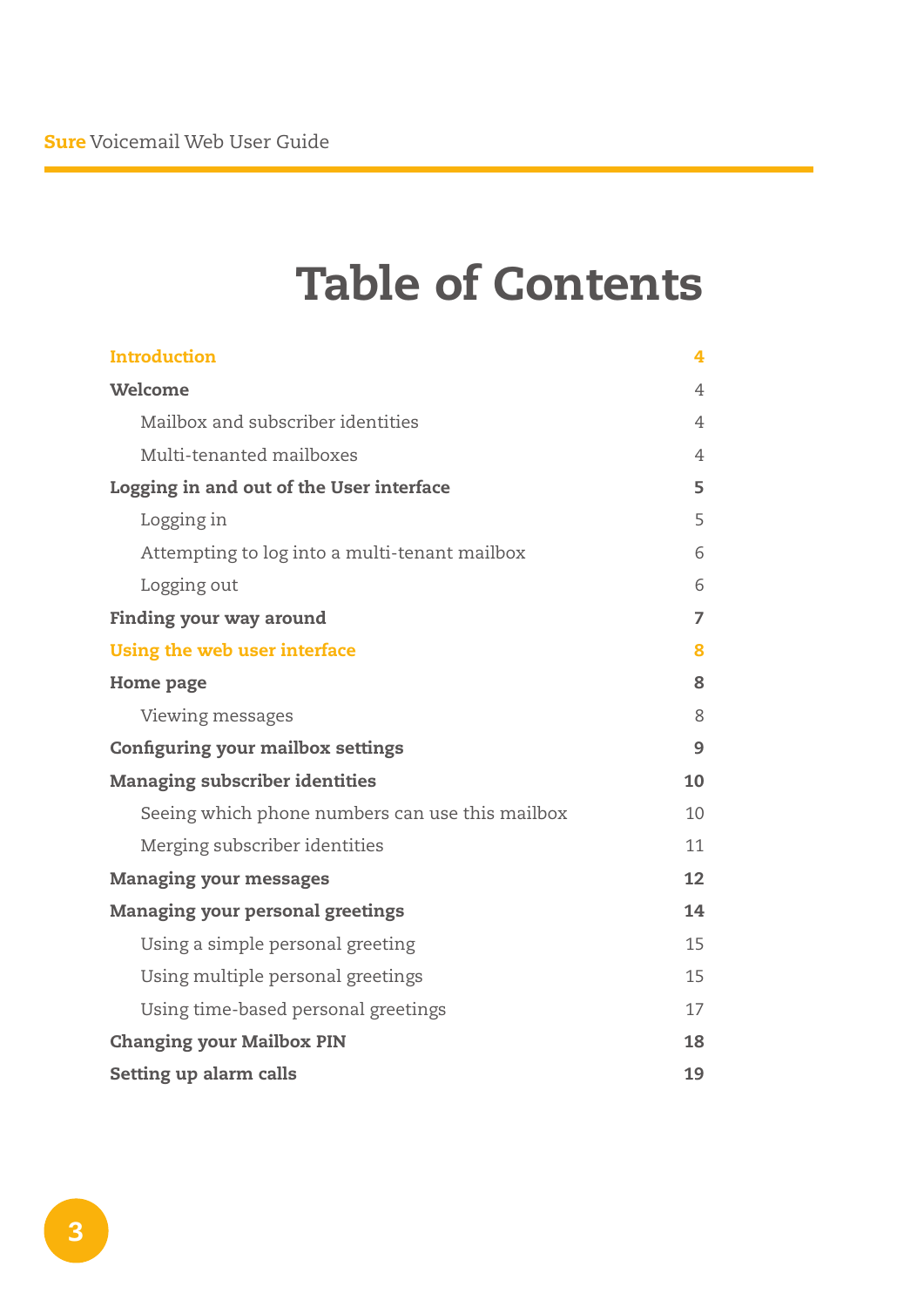## Introduction

#### Welcome

This guide explains how to use the Sure Voicemail web interface to manage your mailboxes and messages.Using a web browser (we recommend Internet Explorer 7 or Firefox 3 or higher) you can make changes to your mailbox and manage your messages. For example, you can change your personal greeting, set up alarm calls and change your PIN.

#### Mailbox and subscriber identities

You are linked to your mailbox by your telephone number. This is your Subscriber Identity. It may be that you have linked more than one number to your mailbox (e.g. your home landline number and your mobile number). So, multiple Subscriber Identities can access the same mailbox.

#### Multi-tenanted mailboxes

A multi-tenanted mailbox is one that contains one or more tenant (individual) mailboxes. For example, your family might have its household landline linked to a multi-tenant mailbox. Callers then select which mailbox tenant they would like to leave their message for.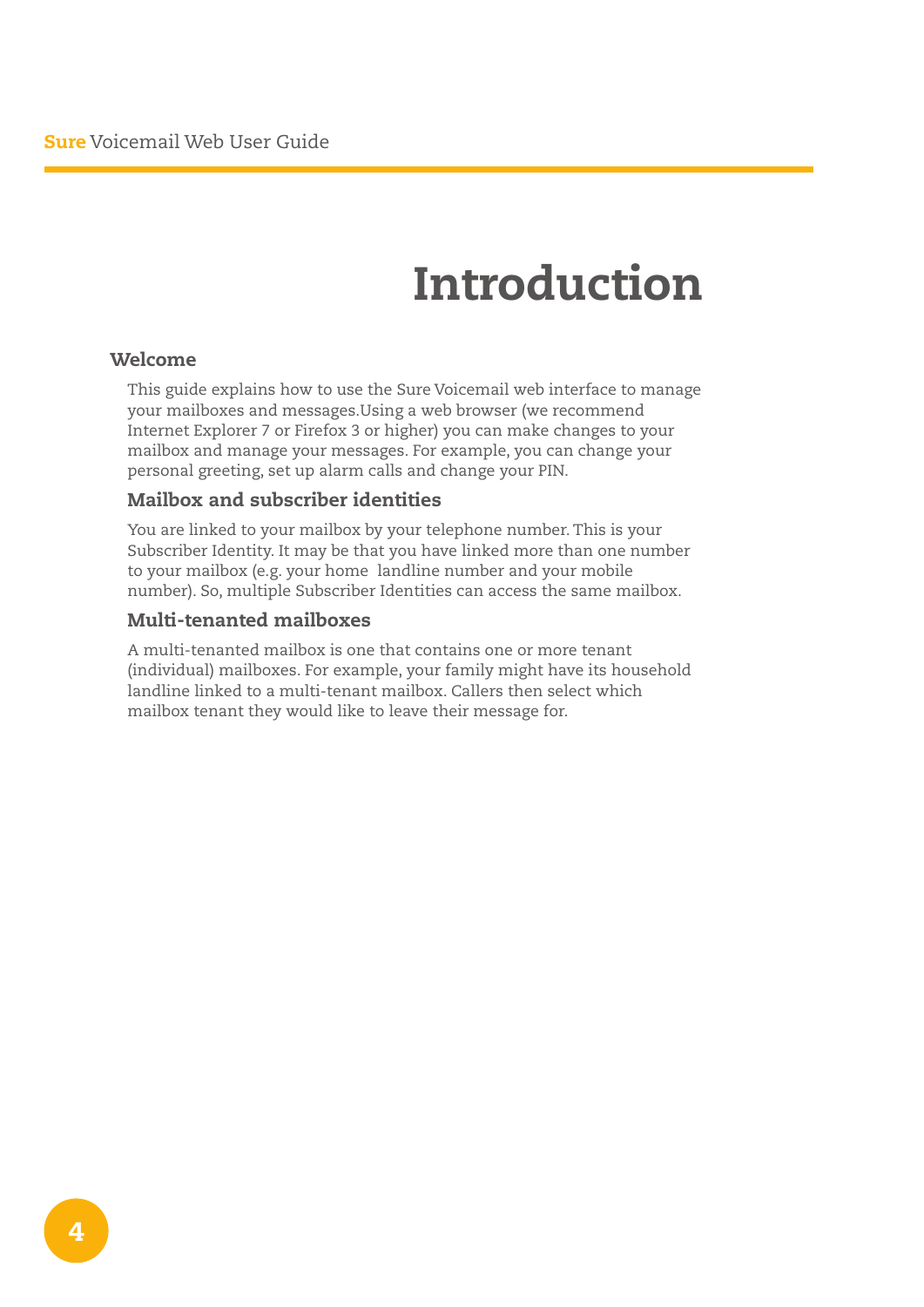## Logging in and out of the User interface

## Logging in

Note: If this is the first time you're logging in to a new account, you will first need to set your PIN from your handset by dialing 171.

- 1. Open a web browser (we recommend Internet Explorer 7 or Firefox 3 or higher).
- 2. Go to the following URL:
- 3. http://sure.com/vms

|                           | <b>Voicemail</b>          |
|---------------------------|---------------------------|
| Identity / Phone Number : | 07801300001               |
| PIN:                      |                           |
|                           | Remember Details<br>Login |

- 4. Enter your Subscriber Identity (usually your phone number) and your PIN.
- 5. Click Login.

 You'll see the Home page for the User web interface (see page 8 for more information):

| Home             | <b>Configuration</b>                 | <b>Messages</b>             | <b>Personal Greetings</b>                                                  | <b>PIN Change</b>  | <b>Alarm Calls</b> | Logout |
|------------------|--------------------------------------|-----------------------------|----------------------------------------------------------------------------|--------------------|--------------------|--------|
|                  |                                      |                             | <b>Welcome to Sure Messaging</b>                                           |                    |                    |        |
|                  | Mailbox Overview                     |                             |                                                                            |                    |                    |        |
|                  | General                              |                             |                                                                            |                    |                    |        |
|                  |                                      | Welcome 'Mr Adam Smith'     |                                                                            |                    |                    |        |
|                  |                                      |                             | Last Login: Wednesday 22 September 2010 14:15                              |                    |                    |        |
|                  | <b>Messages</b>                      |                             |                                                                            |                    |                    |        |
|                  |                                      | You have 1 urgent message   |                                                                            |                    |                    |        |
|                  |                                      | You have 2 new messages     |                                                                            |                    |                    |        |
|                  |                                      | You have 0 saved messages   |                                                                            |                    | Go to Messages     |        |
|                  | <b>Key settings</b>                  |                             |                                                                            |                    |                    |        |
|                  |                                      | Notification phone number : |                                                                            | <b>Not Enabled</b> |                    |        |
|                  |                                      |                             | Notification SMS number: 447801300001                                      | <b>Enabled</b>     |                    |        |
|                  |                                      | Notification by Email:      |                                                                            | <b>Not Enabled</b> |                    |        |
|                  |                                      |                             | Email Address: adam.smith@mvISP.net                                        |                    |                    |        |
|                  |                                      |                             | Personal Greeting Mode: Simple (single greeting)                           |                    |                    |        |
|                  |                                      |                             |                                                                            |                    |                    |        |
|                  | <b>Recent Activity Log</b>           |                             |                                                                            |                    |                    |        |
|                  |                                      |                             |                                                                            |                    |                    |        |
| <b>Date Time</b> |                                      | <b>Information</b>          |                                                                            |                    |                    |        |
|                  | Wed 22 Sep 14:37<br>Web              | <b>PIN Updated</b>          |                                                                            |                    |                    |        |
|                  | Wed 22 Sep 14:37                     | Web PIN Updated             |                                                                            |                    |                    |        |
|                  | Wed 22 Sep 14:36<br>Web              |                             | Subscriber Login for 447801300001<br>Web Subscriber Login for 447801300001 |                    |                    |        |
|                  | Wed 22 Sep 14:15<br>Wed 22 Sep 14:11 |                             | Web Subscriber Login for 447801300001                                      |                    |                    |        |
|                  | 345678910                            |                             |                                                                            |                    |                    |        |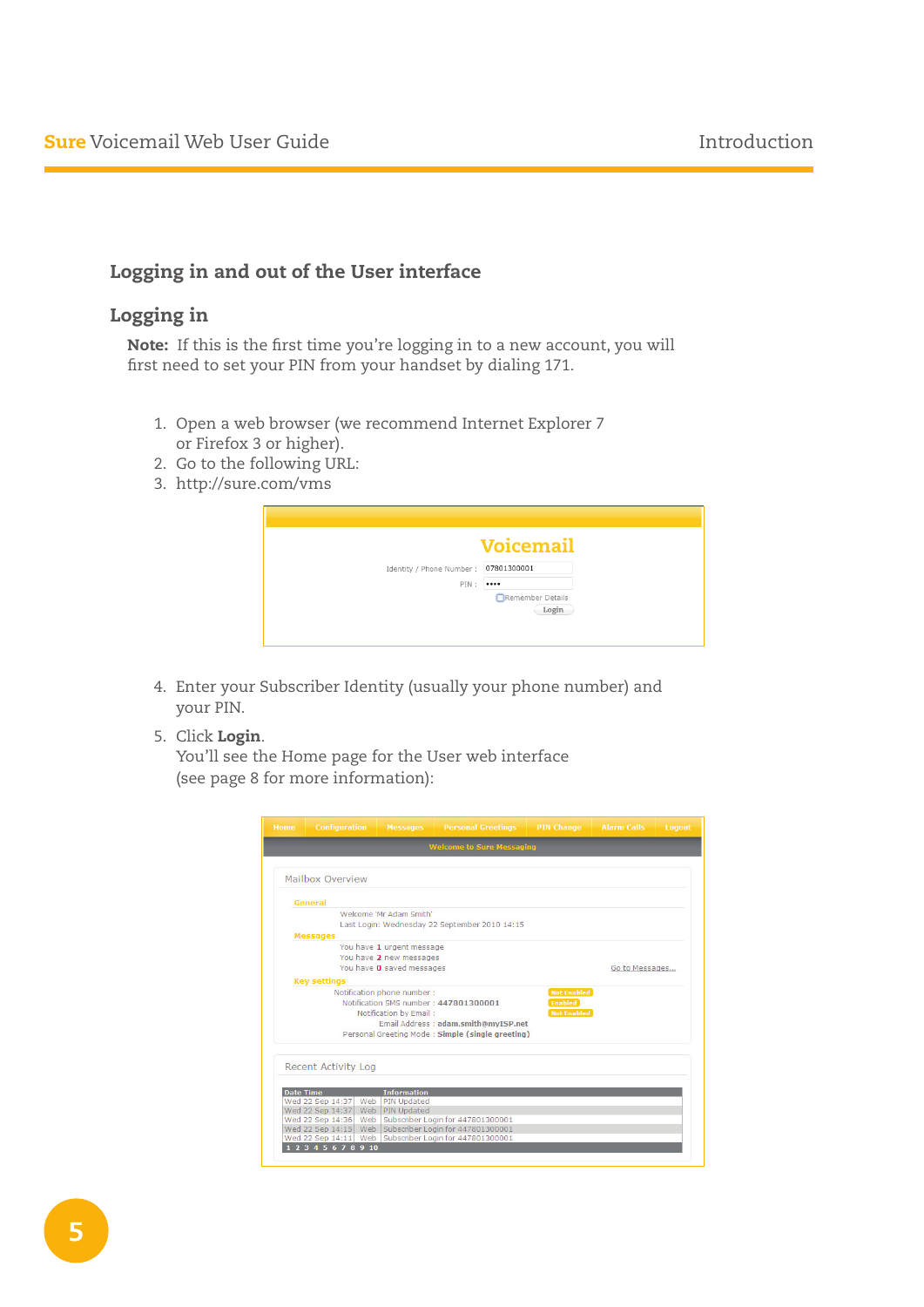## Attempting to log into a multi-tenant mailbox

If you attempt to log into a multi-tenant mailbox, you will see a message telling you that you should instead log into your individual mailbox.



Multi-tenant mailboxes are dial-in only. You cannot configure them (only the Sure/CSC administrator can do this).

## Logging out

Simply click the Logout tab at the top right of the web page.

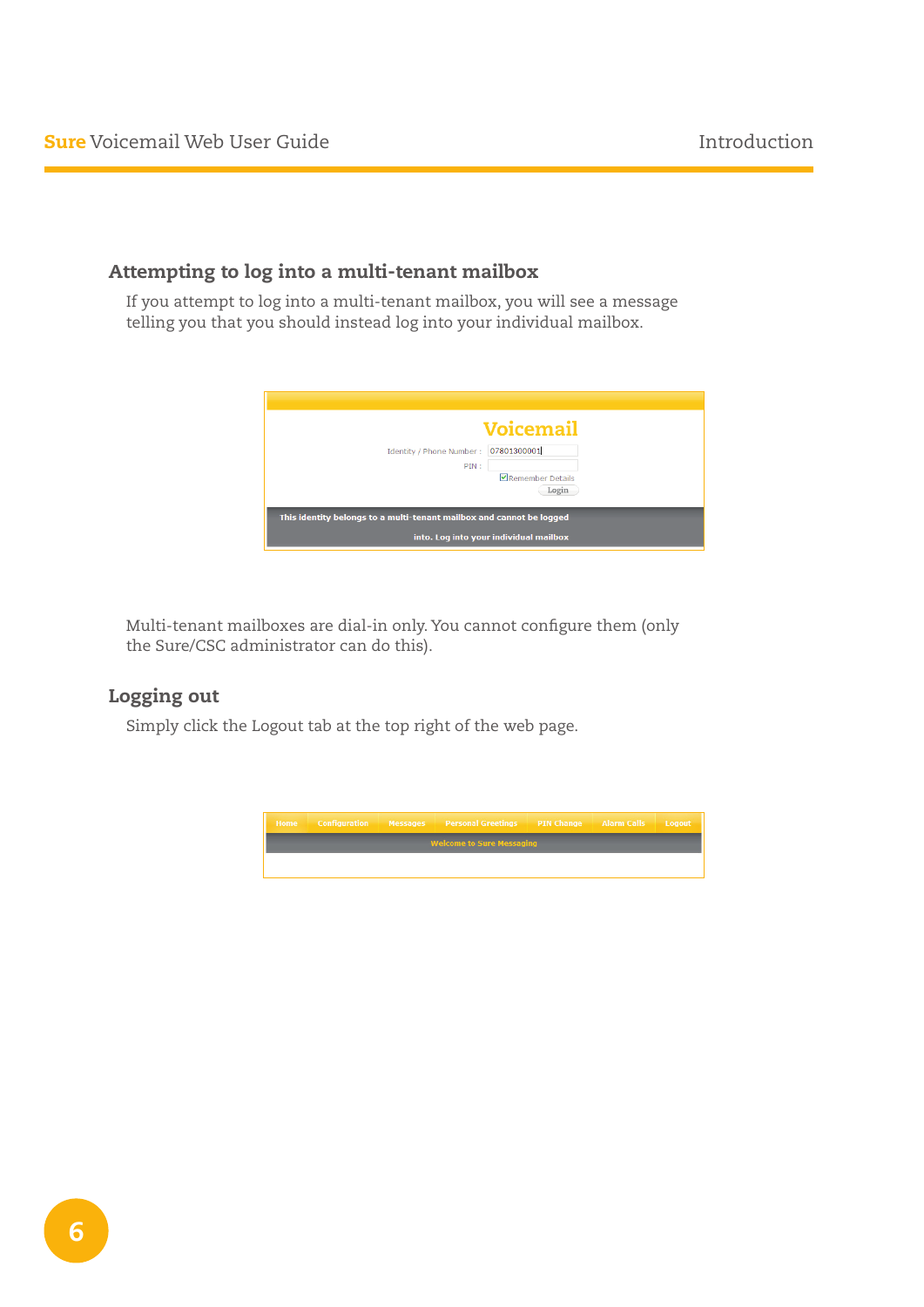## Finding your way around

The Sure Voicemail web interface is designed to be very simple to use. The options that you can view and change are grouped by function; you access them using the tabs along the top of the page:



- Home: Gives you an overview of your current messages and recent activity. The same state of the seed of the seed of the See page 8.
- Configuration: Allows you to view and edit your Mailbox settings, and see a list of the phone numbers (subscriber identities) linked to this mailbox. See page 9.
- • Messages: Lists your current messages and allows you to play, delete or forward them via email. The same of the See page 12.
- Personal Greetings: Allows you to manage single, multiple and timed greetings. The set of the See page 14.
- PIN Change: If you need to change your PIN. See page 18.
- Alarm Calls: Create and manage alarm calls to your notification phone number. See page 19.
- • Logout: See page 6.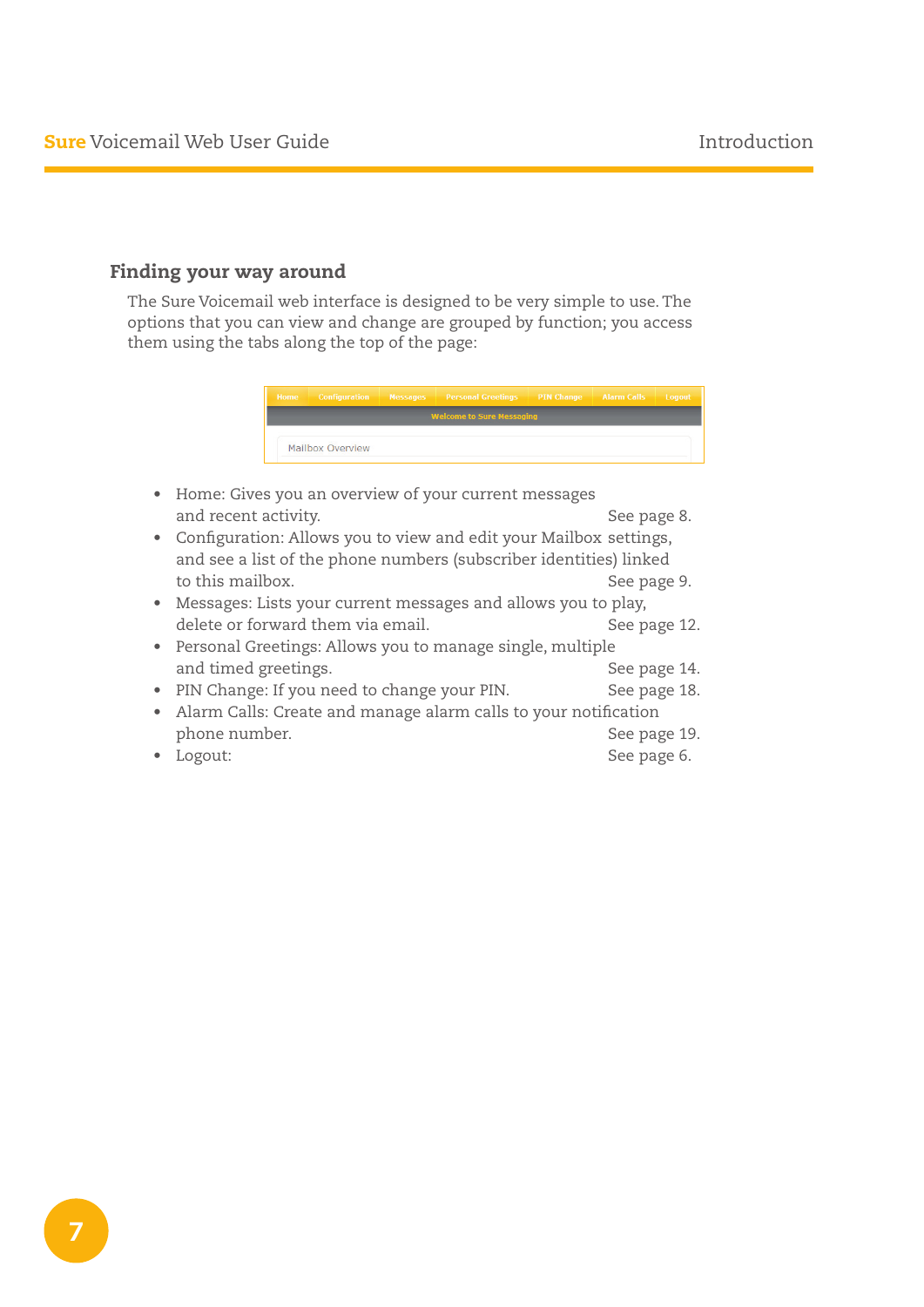## Using the web user interface

#### Home page

Once you've logged in, the Home page gives you a brief overview of your messages, key settings and recent activity (when you logged in, what changes you made):

| <b>Home</b>      | <b>Configuration</b>                 | <b>Messages</b>                              | <b>Personal Greetings</b>                              | <b>PIN Change</b>  | <b>Alarm Calls</b> | Logout |
|------------------|--------------------------------------|----------------------------------------------|--------------------------------------------------------|--------------------|--------------------|--------|
|                  |                                      |                                              | <b>Welcome to Sure Messaging</b>                       |                    |                    |        |
|                  |                                      |                                              |                                                        |                    |                    |        |
|                  | Mailbox Overview                     |                                              |                                                        |                    |                    |        |
|                  | General                              |                                              |                                                        |                    |                    |        |
|                  |                                      | Welcome 'Mr Adam Smith'                      |                                                        |                    |                    |        |
|                  |                                      |                                              | Last Login: Wednesday 22 September 2010 14:15          |                    |                    |        |
|                  | <b>Messages</b>                      |                                              |                                                        |                    |                    |        |
|                  |                                      | You have 1 urgent message                    |                                                        |                    |                    |        |
|                  |                                      | You have 2 new messages                      |                                                        |                    |                    |        |
|                  |                                      | You have 0 saved messages                    |                                                        |                    | Go to Messages     |        |
|                  | <b>Key settings</b>                  |                                              |                                                        |                    |                    |        |
|                  |                                      | Notification phone number :                  |                                                        | <b>Not Enabled</b> |                    |        |
|                  |                                      | Notification SMS number: 447801300001        |                                                        | <b>Enabled</b>     |                    |        |
|                  |                                      | Notification by Email:                       |                                                        | <b>Not Enabled</b> |                    |        |
|                  |                                      |                                              | Email Address: adam.smith@mvISP.net                    |                    |                    |        |
|                  |                                      |                                              | Personal Greeting Mode: Simple (single greeting)       |                    |                    |        |
|                  |                                      |                                              |                                                        |                    |                    |        |
|                  |                                      |                                              |                                                        |                    |                    |        |
|                  | <b>Recent Activity Log</b>           |                                              |                                                        |                    |                    |        |
|                  |                                      |                                              |                                                        |                    |                    |        |
| <b>Date Time</b> |                                      | <b>Information</b>                           |                                                        |                    |                    |        |
|                  | Wed 22 Sep 14:37<br>Wed 22 Sep 14:37 | Web<br><b>PIN Updated</b><br>Web PIN Updated |                                                        |                    |                    |        |
|                  | Wed 22 Sep 14:36                     | Web                                          | Subscriber Login for 447801300001                      |                    |                    |        |
|                  | Wed 22 Sep 14:15                     |                                              | Web Subscriber Login for 447801300001                  |                    |                    |        |
|                  |                                      |                                              | Wed 22 Sep 14:11 Web Subscriber Login for 447801300001 |                    |                    |        |
|                  | 2345678910                           |                                              |                                                        |                    |                    |        |
|                  |                                      |                                              |                                                        |                    |                    |        |

## Viewing messages

There are two ways to view a list of your current messages from the Home page:

- Click the Go To Messages link in the Messages summary area
- • Click the Messages tab at the top of the page.

See Managing your messages on page 12.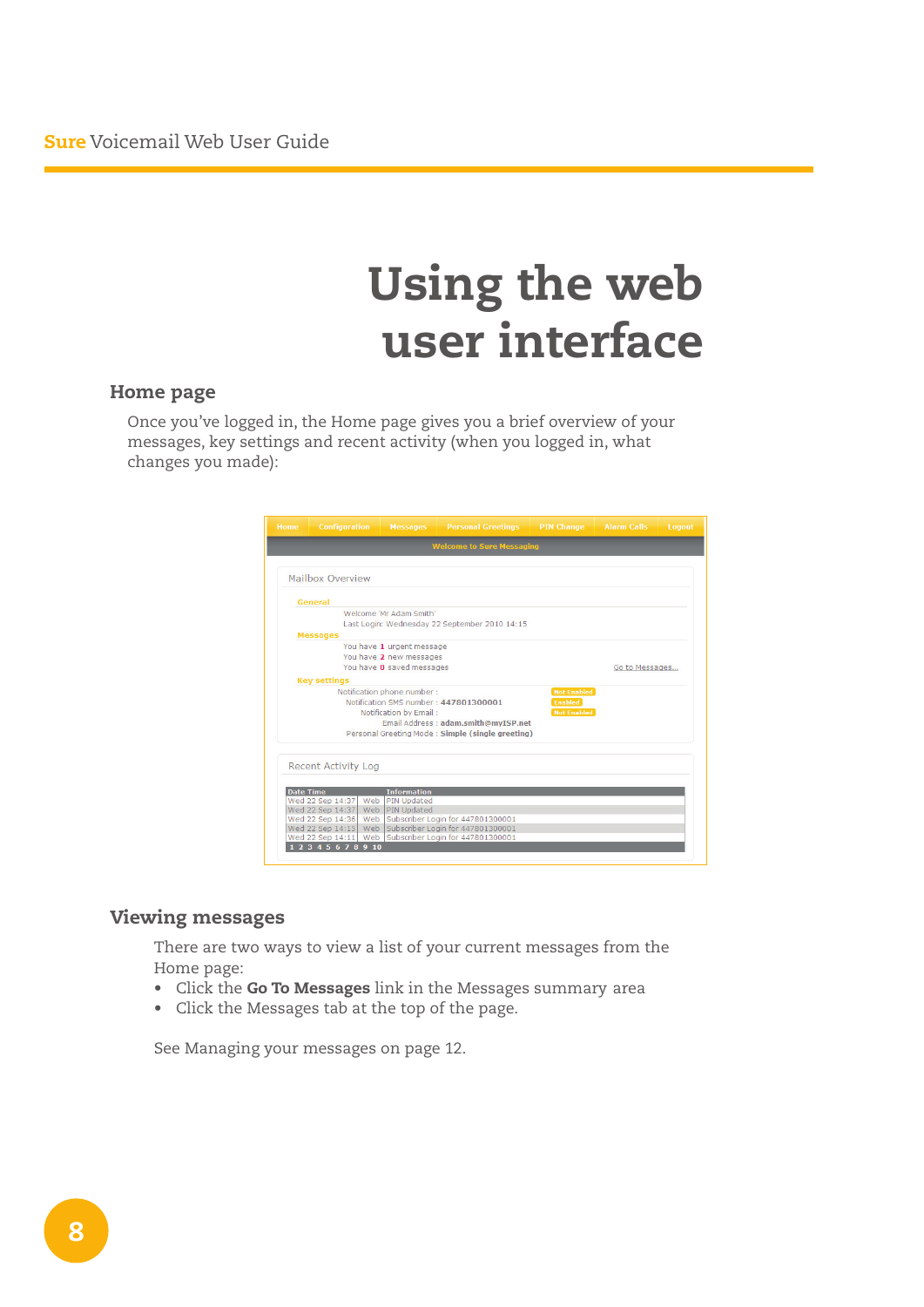## Configuring your mailbox settings

1 Display the Configuration tab.

|                | <b>Configuration</b>               | <b>Messages</b> | <b>Personal Greetings</b>                                            | <b>PIN Change</b>     | <b>Alarm Calls</b> | Logout<br>Subscriber Identities |
|----------------|------------------------------------|-----------------|----------------------------------------------------------------------|-----------------------|--------------------|---------------------------------|
|                |                                    |                 |                                                                      | Mailbox Configuration |                    |                                 |
|                | <b>Mailbox Configuration</b>       |                 |                                                                      |                       |                    |                                 |
|                | General                            |                 |                                                                      |                       |                    |                                 |
|                |                                    |                 | Name: Mr Adam Smith                                                  |                       |                    |                                 |
|                |                                    |                 |                                                                      |                       |                    |                                 |
|                |                                    |                 | Email Address: adam.smith@myISP.net                                  |                       |                    |                                 |
|                |                                    |                 | Message Order: Newest messages first                                 |                       |                    |                                 |
|                |                                    |                 |                                                                      |                       |                    |                                 |
|                | Play message time-stamp : Disabled |                 |                                                                      |                       |                    |                                 |
|                |                                    |                 |                                                                      |                       |                    |                                 |
|                | <b>Notification Settings</b>       |                 |                                                                      |                       |                    |                                 |
|                |                                    |                 | Enable Notifications by Phone (i.e call you to deliver new messages) |                       |                    |                                 |
|                | Phone Notification Number:         |                 | -- None Set --                                                       |                       |                    |                                 |
|                | Notify to Phone only between :     |                 | and 23:59<br>00:00                                                   | (in HH:MM format)     |                    |                                 |
|                |                                    |                 | $\vee$ Enable Notifications by SMS                                   |                       |                    |                                 |
|                | SMS Notification Number:           |                 | 447801300001                                                         |                       |                    |                                 |
|                |                                    |                 | Enable Notifications by Email With Attachment                        |                       |                    |                                 |
| <b>Options</b> |                                    |                 |                                                                      |                       |                    |                                 |

- 2 Click Edit in the Options panel at the bottom of the page.
- 3 Make your changes (check the table below for details) and click Save.

| <b>Parameter</b>               | <b>Description</b>                                                                                                                                                                                                                                                       |
|--------------------------------|--------------------------------------------------------------------------------------------------------------------------------------------------------------------------------------------------------------------------------------------------------------------------|
| Name                           | The 'name' of a mailbox is usually the same as the<br>telephone number that you use to log in to the Sure<br>Voicemail web interface, and to access the telephone<br>interface. It's only for information; you can change it<br>to something more memorable if you like. |
| Email Address                  | Your usual email address. This is the email address<br>that will be used if you require message notifications<br>via email. See page 13.                                                                                                                                 |
| Message Order                  | Enable this option to list newest messages first,<br>otherwise messages will be played oldest first.                                                                                                                                                                     |
| Play message time-stamp        | You can elect to hear when the message was left<br>(and choose whether to hear this information before<br>or after the message itself).                                                                                                                                  |
| Enable notifications by SMS    | Click to enable this option then select an SMS<br>notification number from the drop-down list. Unless<br>this is a Multi-Tenant Mailbox (see page 4, there will<br>only be one number listed here. (This feature is not<br>available on landline only mailboxes).        |
| <b>SMS Notification Number</b> | The number to which SMS notifications are sent.                                                                                                                                                                                                                          |
| Enable Notifications by Email  | Enable this option to allow message notifications to<br>be sent by email (via the Messages tab; see page 11).<br>with Attachment                                                                                                                                         |
| With Attachment                | If enabled, an audio file will be attached when you<br>send a message notification via email.                                                                                                                                                                            |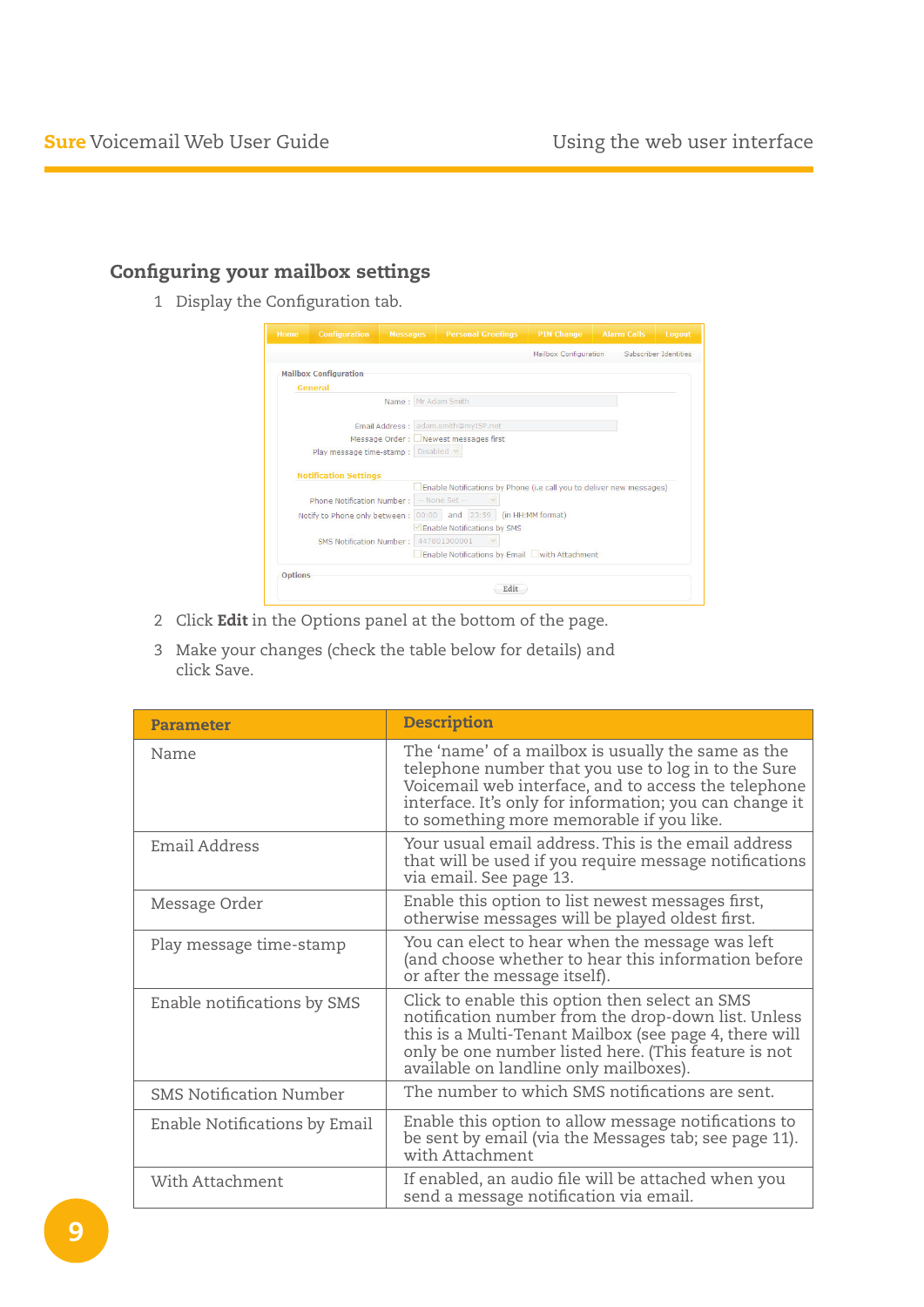### Managing subscriber identities

#### Seeing which phone numbers can use this mailbox

Usually, only one phone number is associated with a mailbox.For example, when you first use the system, you might log in (or dial in) using your mobile number as your subscriber ID. If you want to be able to pick up your messages from this mailbox using your landline as well, you can merge your landline number to the list of subscriber IDs that can access your mailbox.To see a list of all the telephone numbers associated with the current mailbox:

- 1 Display the Configuration tab.
- 2 Click the **Subscriber Identities** sub menu and view the list of Subscriber Identities:

| <b>Home</b> | <b>Configuration</b>                                                                  | <b>Messages</b> | <b>Personal Greetings</b>                                                                                                                                                                                                                                        | <b>PIN Change</b>     | <b>Alarm Calls</b> | Logout                |
|-------------|---------------------------------------------------------------------------------------|-----------------|------------------------------------------------------------------------------------------------------------------------------------------------------------------------------------------------------------------------------------------------------------------|-----------------------|--------------------|-----------------------|
|             |                                                                                       |                 |                                                                                                                                                                                                                                                                  | Mailbox Configuration |                    | Subscriber Identities |
|             | Subscriber Identities<br><b>Subscriber Identities</b><br>441954102030<br>447801300001 |                 |                                                                                                                                                                                                                                                                  |                       |                    |                       |
|             | Merge Identities                                                                      |                 | This is a list of all the Subscriber Identities attached to this mailbox.<br>Basically a list of the phone numbers (mobile and landline) that use this mailbox.<br>In most cases this will be just one number (the one you used to log into this web site with). |                       |                    |                       |
|             | that here<br>permanently deleted.                                                     |                 | If you have another Subscriber Identity that you would like to merge to this mailbox you can do<br><b>WARNING!</b> any messages (or other settings) to do with the other Subscriber Identity will be                                                             |                       |                    |                       |
|             | Identity / Phone Number:                                                              |                 | $\Box$ I understand that any messages, greetings etc. associated with this identity will be lost                                                                                                                                                                 | PIN:                  |                    |                       |
|             |                                                                                       |                 |                                                                                                                                                                                                                                                                  |                       | Merge              |                       |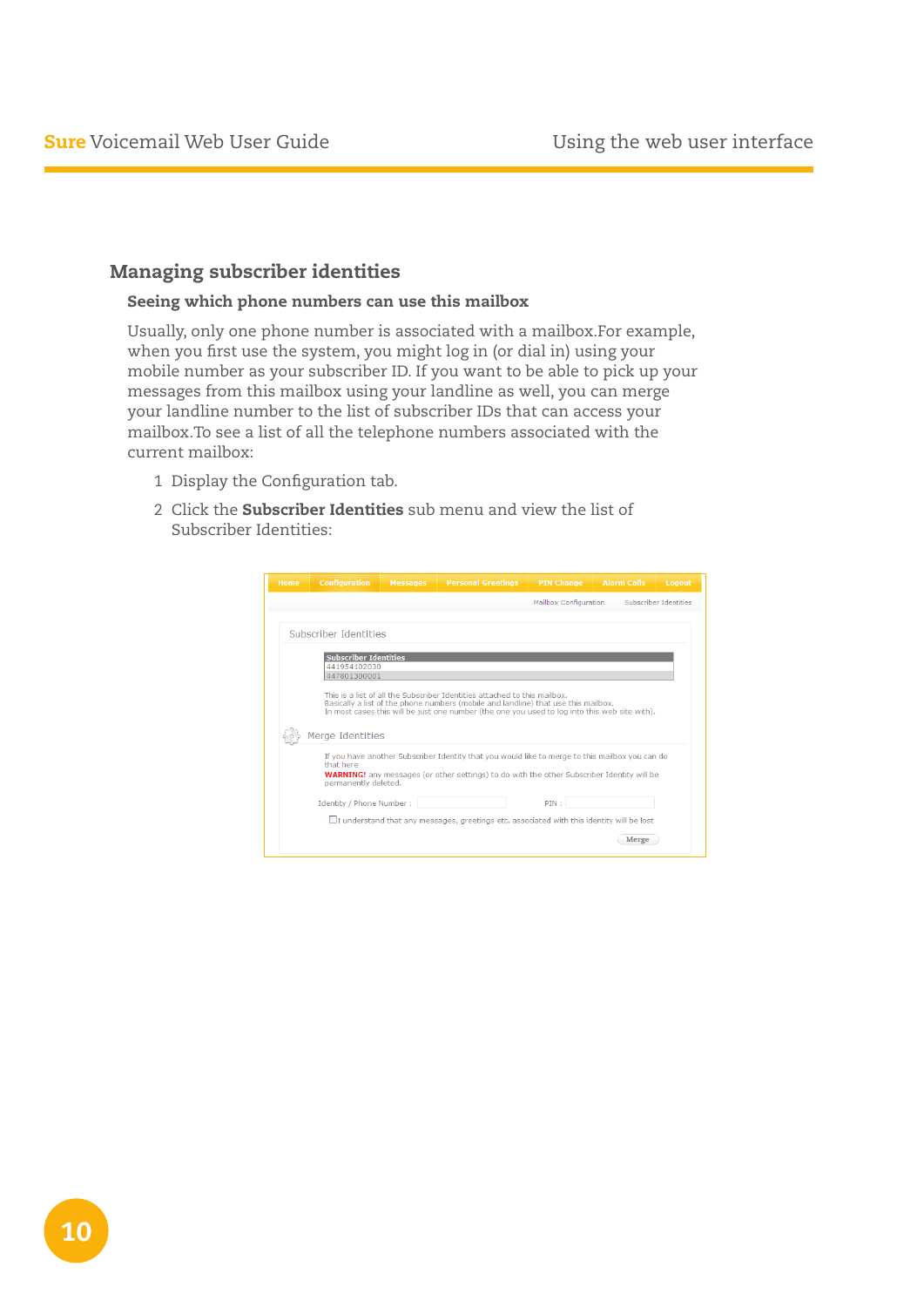### Merging subscriber identities

If you have more than one mailbox, you can merge one mailbox into another.

Note: All messages, greetings and settings associated with the merged mailbox will be lost as part of this process. For example, if you log into your mobile mailbox, then merge your landline mailbox into it, all the messages and settings from your landline mailbox will be lost. You can now use your landline subscriber ID to log into your merged mailbox but you must use the PIN for the mobile mailbox.

- 1 Log in to the mailbox that you want to keep.
- 2 Display the Configuration tab.
- 3 Click the **Subscriber Identities** sub menu.

| <b>Configuration</b>         | <b>Messages</b> | <b>Personal Greetings</b>                                                                                                                                                                                                                                        | <b>PIN Change</b>     | <b>Alarm Calls</b> | Logout                |
|------------------------------|-----------------|------------------------------------------------------------------------------------------------------------------------------------------------------------------------------------------------------------------------------------------------------------------|-----------------------|--------------------|-----------------------|
|                              |                 |                                                                                                                                                                                                                                                                  | Mailbox Configuration |                    | Subscriber Identities |
|                              |                 |                                                                                                                                                                                                                                                                  |                       |                    |                       |
| Subscriber Identities        |                 |                                                                                                                                                                                                                                                                  |                       |                    |                       |
| <b>Subscriber Identities</b> |                 |                                                                                                                                                                                                                                                                  |                       |                    |                       |
| 441954102030                 |                 |                                                                                                                                                                                                                                                                  |                       |                    |                       |
| 447801300001                 |                 |                                                                                                                                                                                                                                                                  |                       |                    |                       |
|                              |                 | This is a list of all the Subscriber Identities attached to this mailbox.<br>Basically a list of the phone numbers (mobile and landline) that use this mailbox.<br>In most cases this will be just one number (the one you used to log into this web site with). |                       |                    |                       |
|                              |                 |                                                                                                                                                                                                                                                                  |                       |                    |                       |
| Merge Identities             |                 |                                                                                                                                                                                                                                                                  |                       |                    |                       |
| that here                    |                 | If you have another Subscriber Identity that you would like to merge to this mailbox you can do                                                                                                                                                                  |                       |                    |                       |
| permanently deleted.         |                 | <b>WARNING!</b> any messages (or other settings) to do with the other Subscriber Identity will be                                                                                                                                                                |                       |                    |                       |
| Identity / Phone Number:     |                 |                                                                                                                                                                                                                                                                  | PIN:                  |                    |                       |
|                              |                 | $\Box$ I understand that any messages, greetings etc. associated with this identity will be lost                                                                                                                                                                 |                       |                    |                       |

- 4 In the Merge Identities panel, enter the subscriber identity (phone number) and PIN for the mailbox you want to merge into the current mailbox (i.e. enter the details of the one that will become obsolete).
- 5 Click "I understand…".
- 6 Click merge.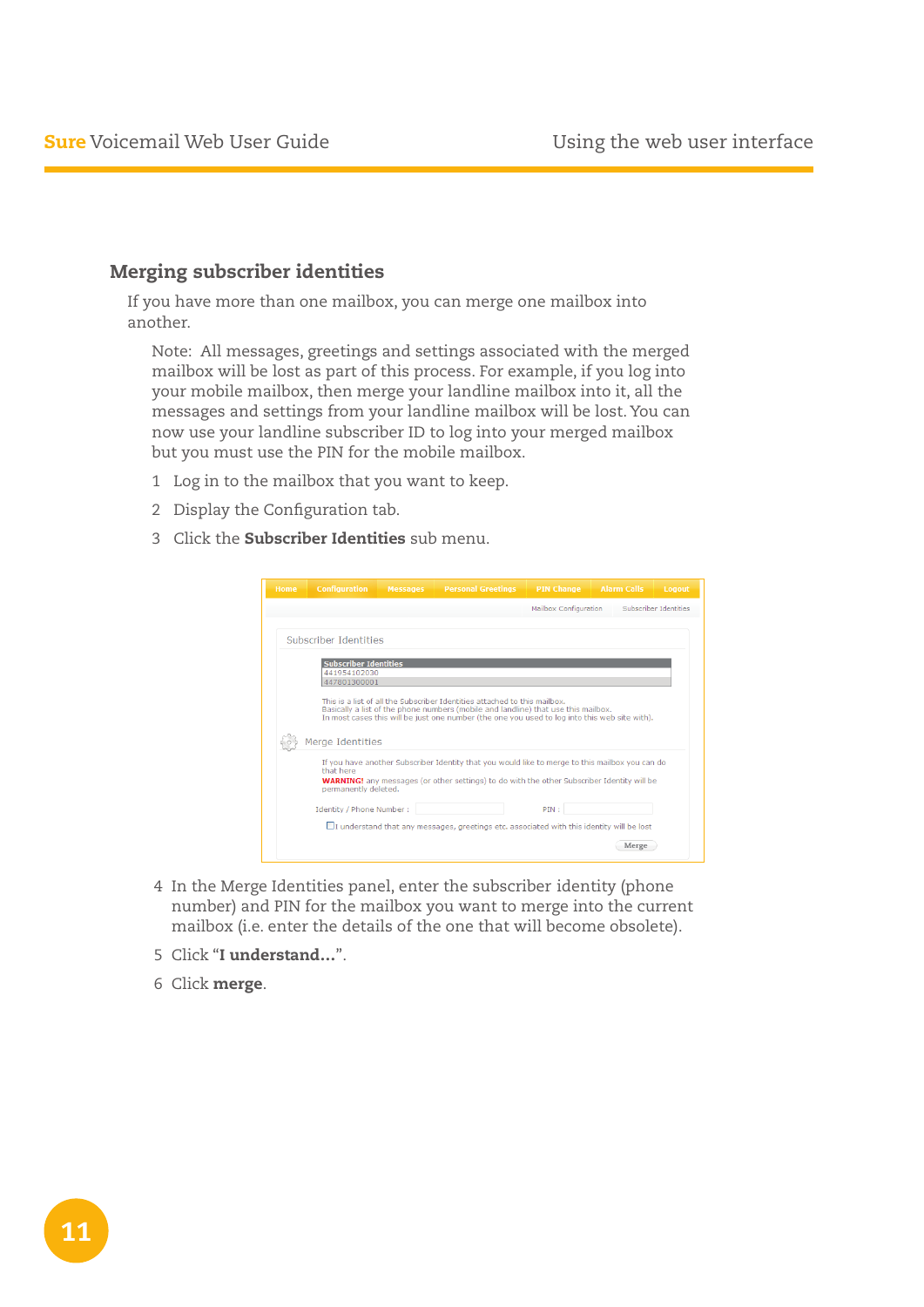### Managing your messages

You can manage the messages that callers leave in your mailbox using the web interface:

1 Display the Messages tab:

| Home                                                             | <b>Configuration</b>        | <b>Messages</b> |                                                                          | <b>Personal Greetings</b> | <b>PIN Change</b> | <b>Alarm Calls</b> |                       | Logout         |
|------------------------------------------------------------------|-----------------------------|-----------------|--------------------------------------------------------------------------|---------------------------|-------------------|--------------------|-----------------------|----------------|
|                                                                  |                             |                 | To select multiple messages hold CTRL (you can sort the columns as well) |                           |                   |                    |                       |                |
| $\mathbb{Z}$                                                     | Time Stamp                  |                 | Sender                                                                   |                           |                   |                    | Length                | $\triangle$    |
| ∼≬                                                               | September 22 2010, 09:14 AM |                 | 07801300300                                                              |                           |                   |                    | 12                    | B,             |
| X                                                                | September 22 2010, 10:10 AM |                 | 01223427700                                                              |                           |                   |                    | 10                    | B,             |
| $\overline{\phantom{a}}$                                         | September 22 2010, 11:41 AM |                 | 01954102030                                                              |                           |                   |                    | 20                    | D              |
|                                                                  |                             |                 |                                                                          |                           |                   |                    |                       |                |
| 1                                                                |                             |                 |                                                                          |                           |                   |                    | Page 1 of 1 (3 items) |                |
| SYMBOLS                                                          |                             |                 | Please select message above                                              |                           |                   |                    |                       | <b>ACTIONS</b> |
| urgent<br>$\overline{\mathbb{M}}$ new<br>saved<br><b>E</b> voice |                             |                 |                                                                          |                           |                   |                    |                       | <b>Call</b> me |

The top of the page lists any messages and their status (urgent, new, saved) and type (voice, fax), along with details of sender (if known) and time stamp.

- 2 If you want to perform any actions on your messages, select them first in the top panel.–Control-click (PC) or Shift-click (Mac) to select multiple messages
- 3 You can now play (or open, for a fax), delete or email the selected messages:

| <b>SYMBOLS</b> | 141                                                   | <b>ACTIONS</b>        |
|----------------|-------------------------------------------------------|-----------------------|
| $\sum$ urgent  | Selected message was received at 9/22/2010 9:14:00 AM | $\blacksquare$ ) Play |
| $\bowtie$ new  | From '07801300300'<br>Audio file length: 12 seconds   | <b>H</b> Save         |
| saved          |                                                       | <b>m</b> Delete       |
| voice          |                                                       | $\boxdot$ Email       |
| <b>■ fax</b>   |                                                       | <b>Call</b> me        |

- Click play (for a message) and the selected messages will be downloaded as .wav files. They will be played by whatever application you have assigned to deal with audio files from the Internet (typically Windows Media Player on PC and iTunes on a Mac).
- Click open (for a fax) and the selected messages will be downloaded as image files (.tif). They will be opened by whatever application you have assigned to deal with image files from the Internet.
- Click delete and the selected messages will be deleted immediately.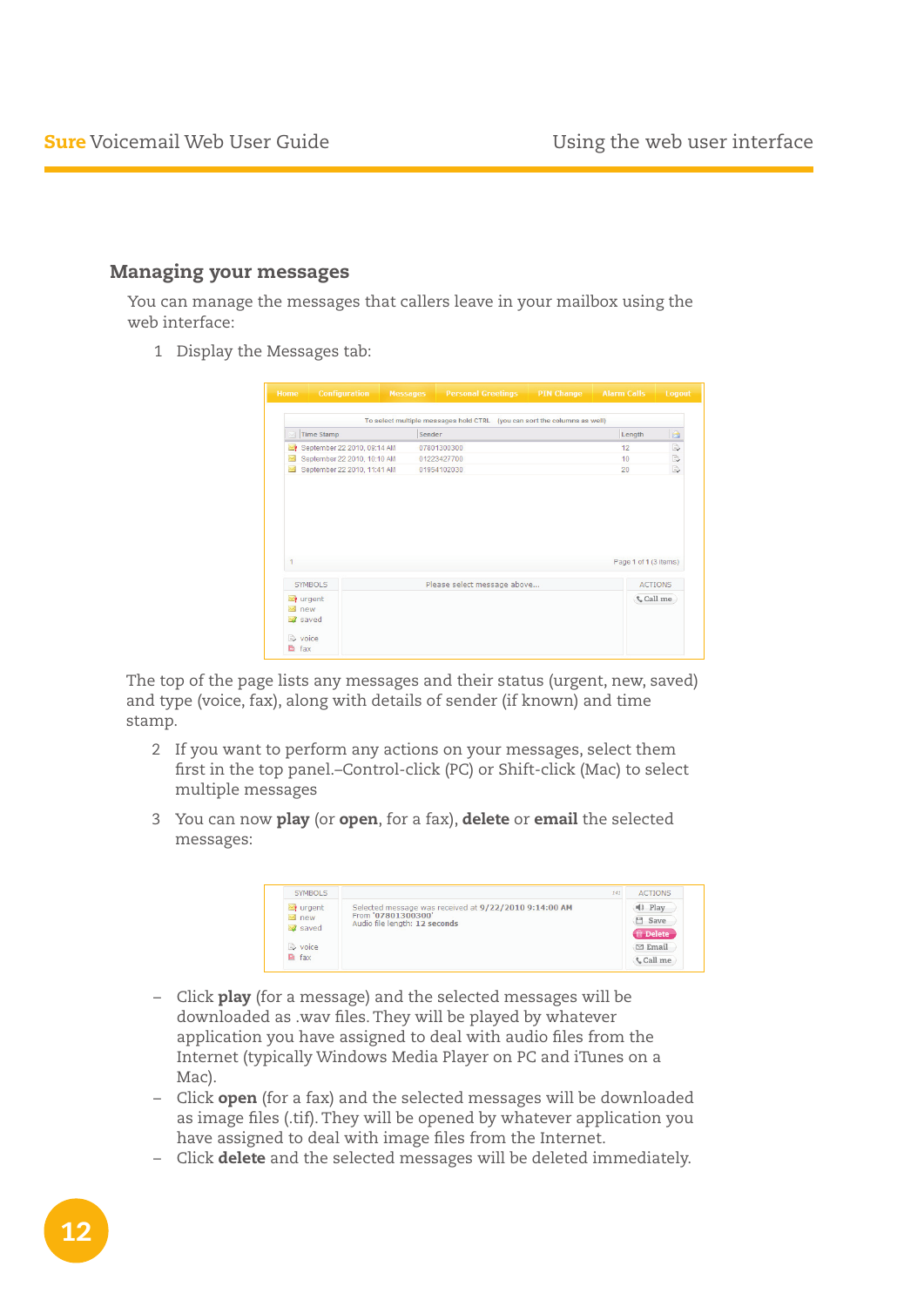– Click email, enter the email address in the resulting field and click send.



4 Alternatively, click call me (and select the number for the system to call you back on) to manage your messages via the telephone interface.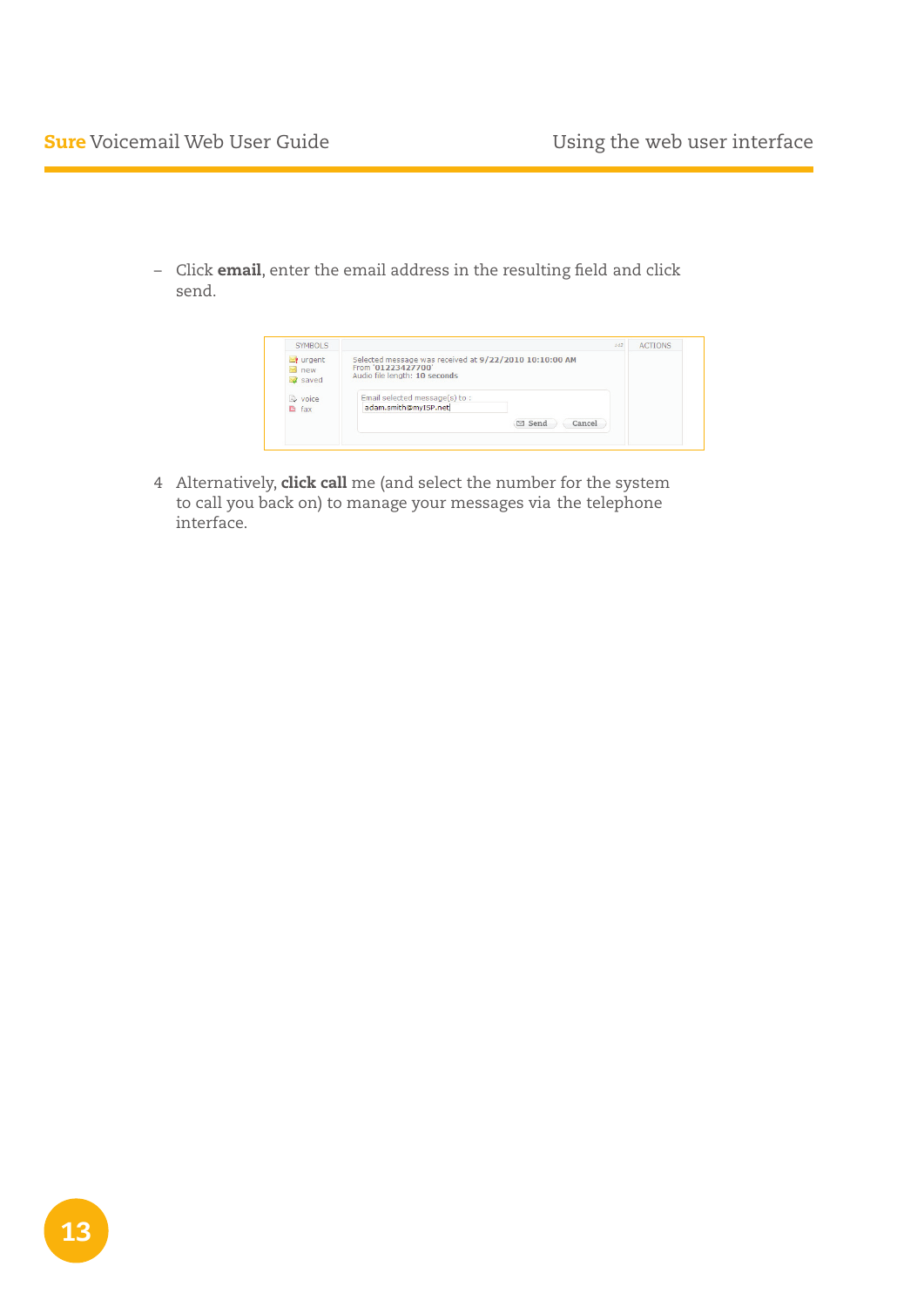## Managing your personal greetings

A personal greeting is played to callers when their call has been diverted to the voicemail system. How the **Personal Greetings** tab looks depends on whether you're currently using simple or multiple personal greetings:

|      | <b>Personal Greeting Mode Selection</b><br>Simple (single) Personal Greeting mode enabled |                                     |                                                                                                                                                                                     |                                                        |                                      |                |
|------|-------------------------------------------------------------------------------------------|-------------------------------------|-------------------------------------------------------------------------------------------------------------------------------------------------------------------------------------|--------------------------------------------------------|--------------------------------------|----------------|
|      |                                                                                           |                                     |                                                                                                                                                                                     | Enable Multiple Personal Greetings Operation           |                                      |                |
|      | <b>Personal Greeting</b>                                                                  |                                     |                                                                                                                                                                                     |                                                        |                                      |                |
|      | You are currently using the standard greeting                                             |                                     |                                                                                                                                                                                     |                                                        |                                      |                |
|      |                                                                                           |                                     | To review or re-record your current personal greeting please call the published mailbox<br>access number or you can submit a CallMe request and the system will call you to review. |                                                        |                                      |                |
|      |                                                                                           |                                     |                                                                                                                                                                                     |                                                        |                                      |                |
|      |                                                                                           |                                     |                                                                                                                                                                                     |                                                        |                                      |                |
|      |                                                                                           |                                     |                                                                                                                                                                                     | 'Call Me' call service is not available whilst roaming |                                      |                |
|      |                                                                                           |                                     |                                                                                                                                                                                     | Number to call: 441954102030  v                        |                                      | <b>Call</b> me |
|      |                                                                                           |                                     |                                                                                                                                                                                     |                                                        |                                      |                |
| Home | <b>Configuration</b>                                                                      | <b>Messages</b>                     | <b>Personal Greetings</b>                                                                                                                                                           | <b>PIN Change</b>                                      | <b>Alarm Calls</b>                   | Logout         |
|      | <b>Personal Greeting Mode Selection</b>                                                   |                                     |                                                                                                                                                                                     |                                                        |                                      |                |
|      | Multiple Personal Greeting mode enabled                                                   |                                     |                                                                                                                                                                                     |                                                        |                                      |                |
|      |                                                                                           |                                     | Enable Multiple Personal Greetings Operation                                                                                                                                        |                                                        | Enable Time Based Personal Greetings |                |
|      | <b>Personal Greetings</b>                                                                 |                                     |                                                                                                                                                                                     |                                                        |                                      |                |
|      |                                                                                           | Greetings: No 0 - Standard Greeting |                                                                                                                                                                                     |                                                        |                                      |                |

#### You can:

- Use a simple personal greeting (use the standard system greeting, or record and use a greeting of your own). See page 15.
- Use multiple personal greetings; you can record up to 9 different personal greetings using the telephone interface (there is also a standard system greeting, making 10 in all) and decide which of those greetings will be played using the web interface. This is useful if, for example, you're out of the office, or want to tell callers to ring you on another number temporarily. See page 15.
- • Use timed personal greetings; If you have defined (and enabled) multiple personal greetings, you can schedule things so that different greetings play at different times or on different days. See page 17.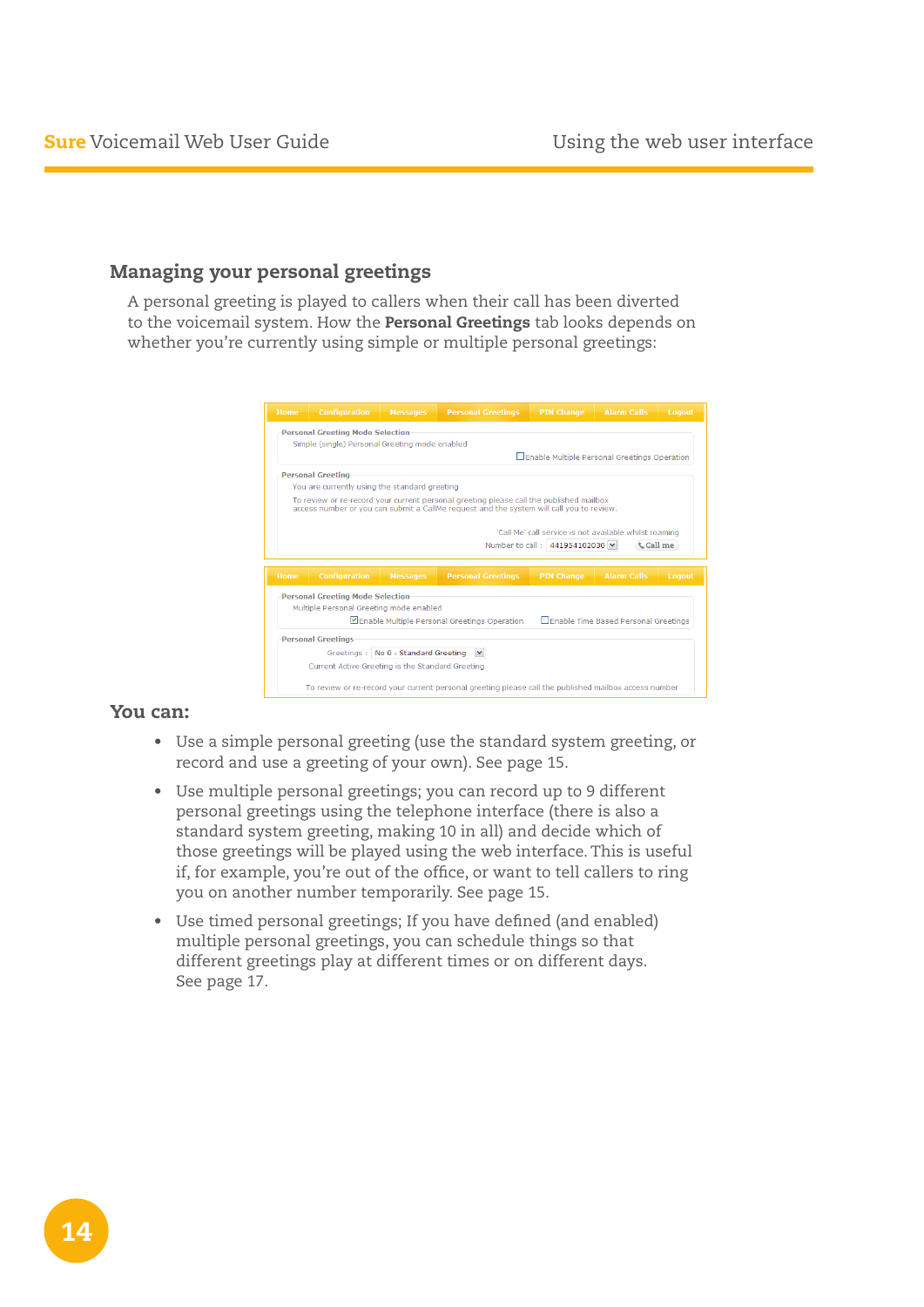### Using a simple personal greeting

1 In the Messages tab, click to disable the checkbox Enable Multiple Personal Greetings Operation.

 Note: You need to manage your simple personal greeting using the telephone interface. The Personal Greetings tab tells you whether you're using the standard greeting, or one you've recorded yourself. To swap between these two greetings, do one of the following:

- Click call me to have the system call you and gain access to your personal greeting menu.
- Dial into the telephone interface (as you would normally to retrieve your messages) and follow the prompts to personalise your mailbox and change your greeting.

#### Using multiple personal greetings

- 1 If you haven't already done so, use the telephone interface to record as many Multiple Personal Greetings as you need, up to a maximum of nine (dial in as if you were retrieving your messages and use the admin menu).
- 2 Back in the Sure Voicemail Messaging Web User interface, click to activate the checkbox Enable Multiple Personal Greetings Operation. By default, the standard greeting is selected:

| <b>Home</b> | <b>Configuration</b>                             | <b>Messages</b>                     | <b>Personal Greetings</b>                    | <b>PIN Change</b> | <b>Alarm Calls</b>                   | Logout |
|-------------|--------------------------------------------------|-------------------------------------|----------------------------------------------|-------------------|--------------------------------------|--------|
|             | <b>Personal Greeting Mode Selection</b>          |                                     |                                              |                   |                                      |        |
|             | Multiple Personal Greeting mode enabled          |                                     |                                              |                   |                                      |        |
|             |                                                  |                                     | Enable Multiple Personal Greetings Operation |                   | Enable Time Based Personal Greetings |        |
|             | <b>Personal Greetings</b>                        | Greetings: No 0 - Standard Greeting | $\checkmark$                                 |                   |                                      |        |
|             | Current Active Greeting is the Standard Greeting |                                     |                                              |                   |                                      |        |
|             |                                                  |                                     |                                              |                   |                                      |        |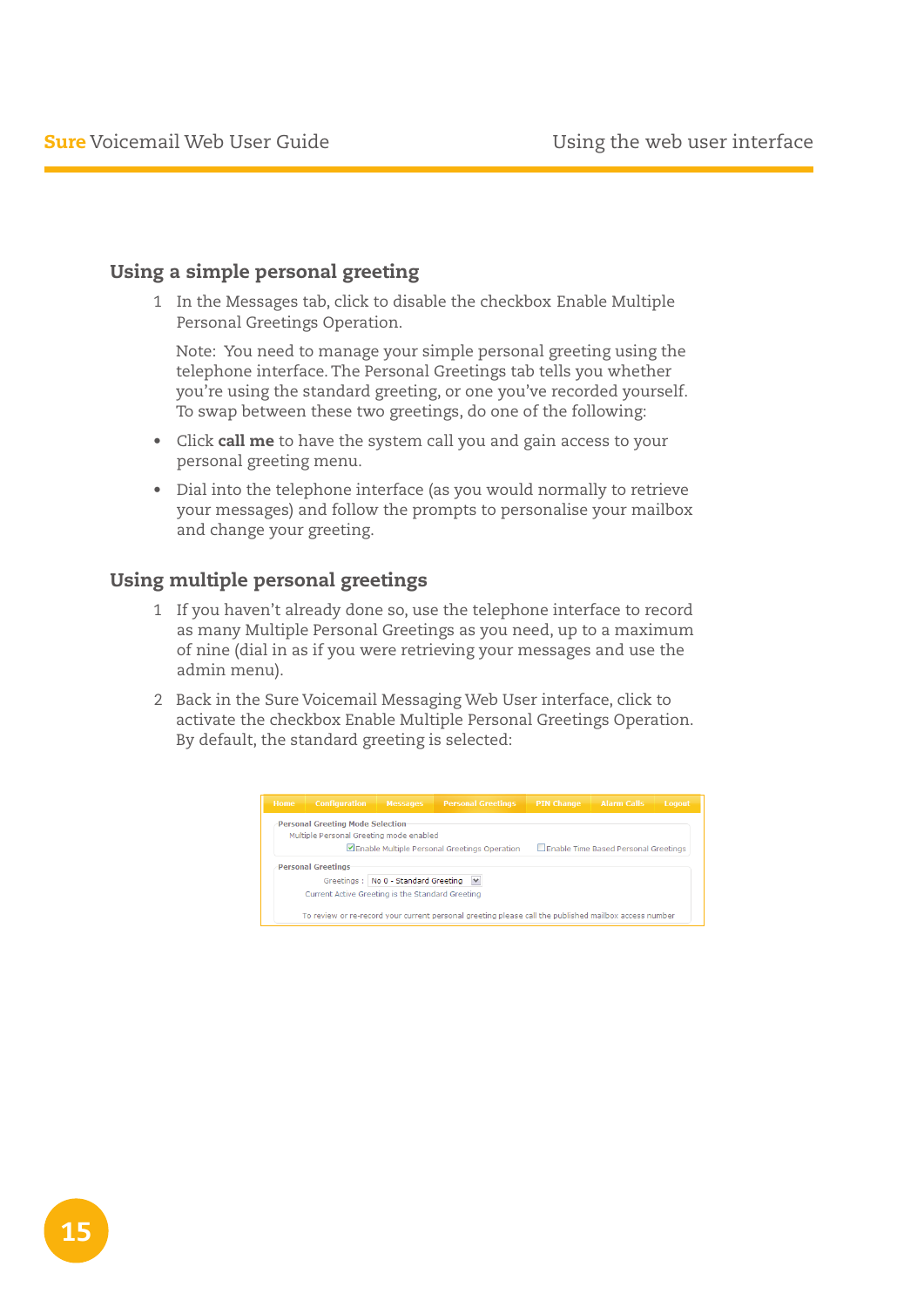3 Select one of your multiple recorded greetings from the Greetings drop-down menu:



- 4 At this point, the greeting is not yet activated. You can do the following:
- **activate**: Tell the system to use this greeting.



- **play**: Listen to the greeting.-rename: Change the greeting's name (how it appears in the drop-down menu; use this option to give yourself a hint about the greeting's content, like "Away from office"):



- delete: Delete the selected greeting from the system; you'll need to confirm this action:

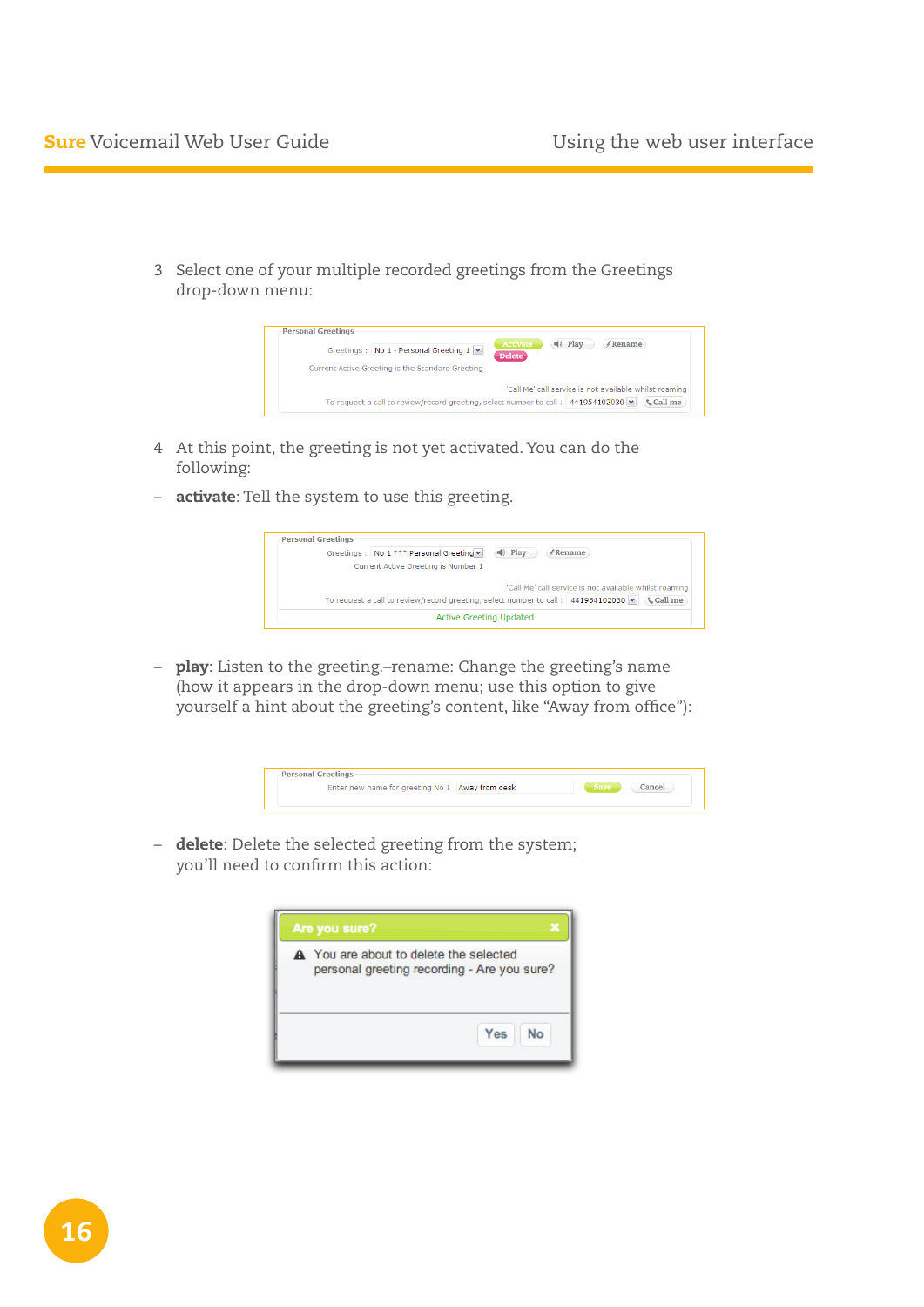## Using time-based personal greetings

Note: You can only use time-based greetings if you have recorded some greetings using the telephone interface and enabled multiple personal greetings (see page 15).

1 Click to activate the Time Based Personal Greetings option.



2 Click Add New Timed Greeting Period.



3 Set up the timed greeting (day, time period and which greeting to play) and click Save.The new timed greeting will be listed:



4 At this point you can **edit** or **delete** the timed greeting. You can also add more timed greetings.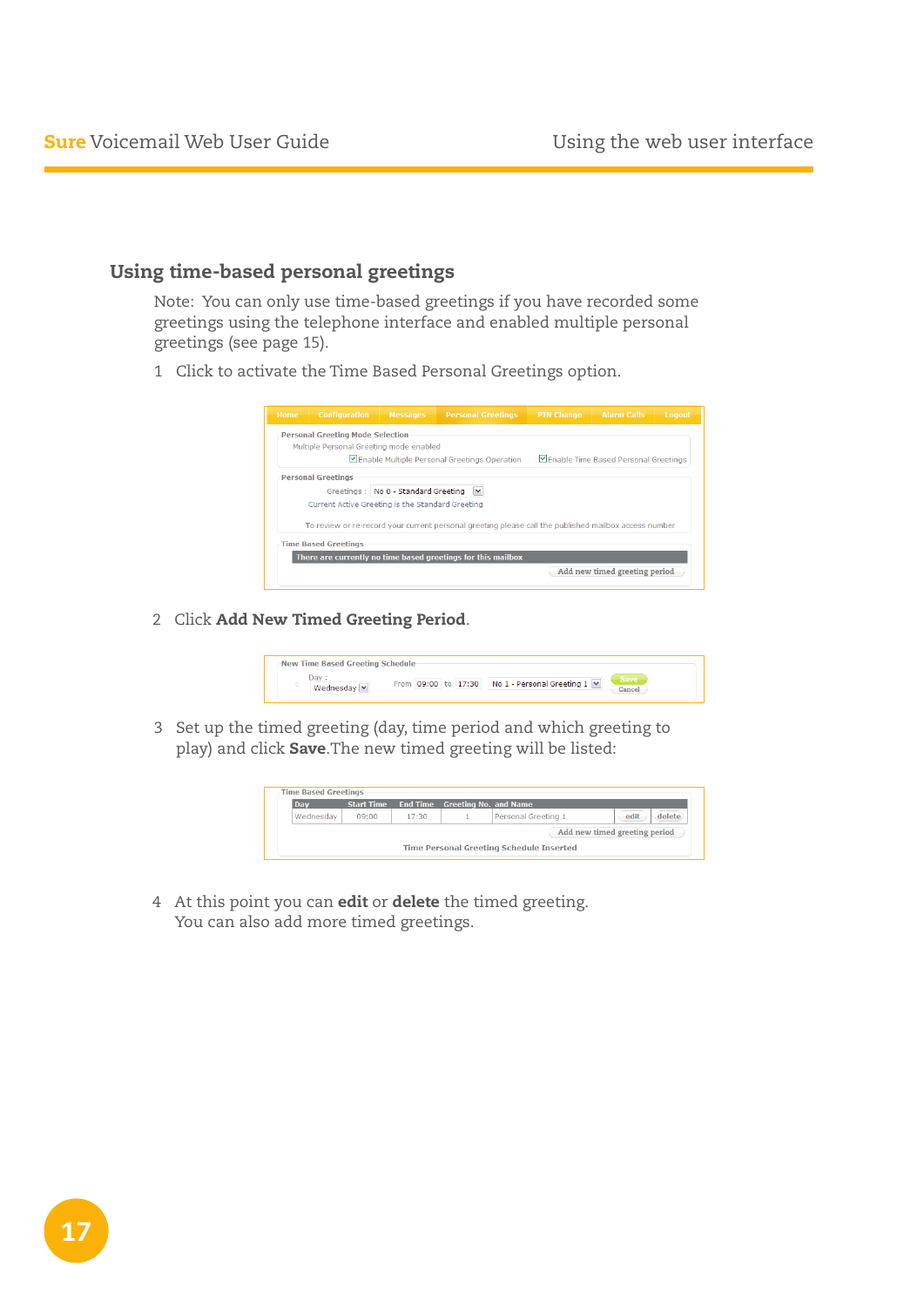## Changing your Mailbox PIN

If at any time you want to change the PIN you use to log in to your Mailbox:

Display the PIN Change tab.

| Home | <b>Configuration</b>       | <b>Messages</b>  | <b>Personal Greetings</b>                       | <b>PIN Change Alarm Calls</b> |        | Logout |
|------|----------------------------|------------------|-------------------------------------------------|-------------------------------|--------|--------|
|      | Change Mailbox PIN Number: |                  |                                                 |                               |        |        |
|      |                            | Current PIN:     |                                                 |                               |        |        |
|      |                            | New PIN:         |                                                 |                               |        |        |
|      |                            | Confirm New PIN: |                                                 |                               |        |        |
|      |                            |                  |                                                 |                               | Update |        |
|      |                            |                  | Note: The new PIN number must be 4 digits long. |                               |        |        |

- Enter your current PIN.
- Enter your new PIN twice.
- Click update.